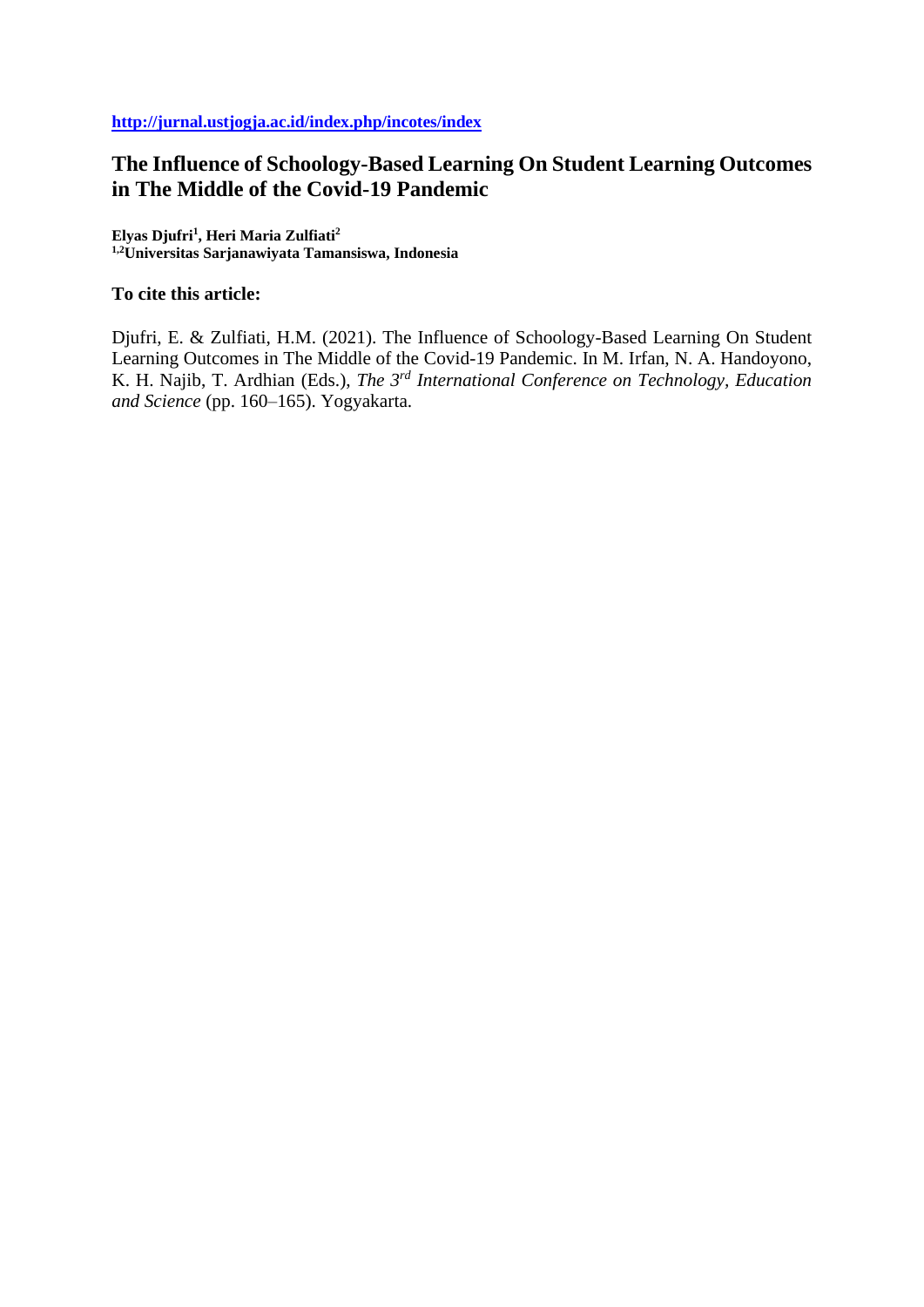InCoTES 2021 ISSN: 978-602-6258-14-4

## **The Influence of Schoology-Based Learning On Student Learning Outcomes in The Middle of the Covid-19 Pandemic**

**Elyas Djufri<sup>1</sup> , Heri Maria Zulfiati<sup>2</sup>** 1,2Universitas Sarjanawiyata Tamansiswa, Indonesia 1 elyas.djufri@ustjogja.ac.id

| <b>Article Info</b> | <b>Abstract</b>                                                                                                                                                                                                                                                                                                                                                                                                                                                                                                                                                                                                                                                                                                                                                                                                                                                                                                                                                                                       |
|---------------------|-------------------------------------------------------------------------------------------------------------------------------------------------------------------------------------------------------------------------------------------------------------------------------------------------------------------------------------------------------------------------------------------------------------------------------------------------------------------------------------------------------------------------------------------------------------------------------------------------------------------------------------------------------------------------------------------------------------------------------------------------------------------------------------------------------------------------------------------------------------------------------------------------------------------------------------------------------------------------------------------------------|
|                     | Currently, the teaching and learning process is carried out online in class X KIP                                                                                                                                                                                                                                                                                                                                                                                                                                                                                                                                                                                                                                                                                                                                                                                                                                                                                                                     |
|                     | D using conventional methods. To improve learning outcomes, Schoology-                                                                                                                                                                                                                                                                                                                                                                                                                                                                                                                                                                                                                                                                                                                                                                                                                                                                                                                                |
| <b>Keywords</b>     | based E-learning is used. Schoology is a Learning Management System (LMS)<br>that provides facilities for teachers and students to interact with each other,                                                                                                                                                                                                                                                                                                                                                                                                                                                                                                                                                                                                                                                                                                                                                                                                                                          |
| E-learning          | exchange information online. This research method uses Pre-experimental one                                                                                                                                                                                                                                                                                                                                                                                                                                                                                                                                                                                                                                                                                                                                                                                                                                                                                                                           |
| Schoology           | group pretest-postets used to determine the level of student ability before and                                                                                                                                                                                                                                                                                                                                                                                                                                                                                                                                                                                                                                                                                                                                                                                                                                                                                                                       |
| Learning outcomes   | after treatment is carried out. treatment. Regression analysis is used to find out<br>how much influence the independent variable has on the increase in the<br>dependent variable. The results of this study indicate that after carrying out the<br>teaching and learning using Schoology-based E-learning increases student<br>scores. With the average posttest value is higher than the pretest value with a<br>difference of 40.89. From the results of the pretest value sig. 0.046 and the<br>posttest value of sig. 0.000. The pretest and posttest values were below 0.05.<br>The p-value obtained is 0.000, which means it is smaller than 0.05. The<br>regression equation obtained is $Y = 8.889 + 1.123X$ and the p-value (Sig) is 0.000<br>which is below 5% alpha. This means that H0 is rejected (there is no significant<br>positive effect between Schoology-based E-learning on student learning<br>outcomes), and accepts H1 (there is a significant and positive effect between |
|                     | Schoology-based E-learning on student learning outcomes).                                                                                                                                                                                                                                                                                                                                                                                                                                                                                                                                                                                                                                                                                                                                                                                                                                                                                                                                             |

#### **Keywords: E-learning, Schoology, Learning outcomes**

#### **Introduction**

The whole world has been hit by the COVID-19 outbreak which has so freely influenced human activities, especially activities in the field of education, for this reason, the use of electronic media and the internet as a supporter of online learning is very necessary. This is important for prospective educators to be able to take advantage of e-Learning, especially schoology courses that are integrated with face-to-face meetings. Information and communication technology has become an important element in the world of education as a learning medium. Education is conscious and planned effort to create an atmosphere active learning and learning process in developing their potential to have religious spiritual strength, self-control, personality, intelligence, noble character, and skills needed by themselves, society, nation and state (Law number 20 of 2003). The current use of information technology can improve integrity and quality in processes learning, because with the use of technology can improve access, speed up the learning process, and reduce administration.

The learning process in the KIP D class, students must develop the ability to think creative, critical and packaged in a network lesson base. The basic network is the basic material that includes about the basic network on which to rely on beginners and should be learned in the network. Survey results what has been done shows that the learning process basic networking subjects are still considered difficult by some students, because in the basic network material students required to know how the network and count. Currently the teaching and learning process in the eye introductory lectures on education in the KIP D class are carried out with conventional methods. Conventional method Also known as the lecture method.

In conventional learning, students are more listen a lot to the teacher's explanation in front of the class and carry out the task if the teacher provides training questions to students. After the teacher gives questions then students are asked to practice the questions the. The method commonly used in conventional learning, including the lecture method, question and answer method, discussion method, and method assignment. According to Sinarno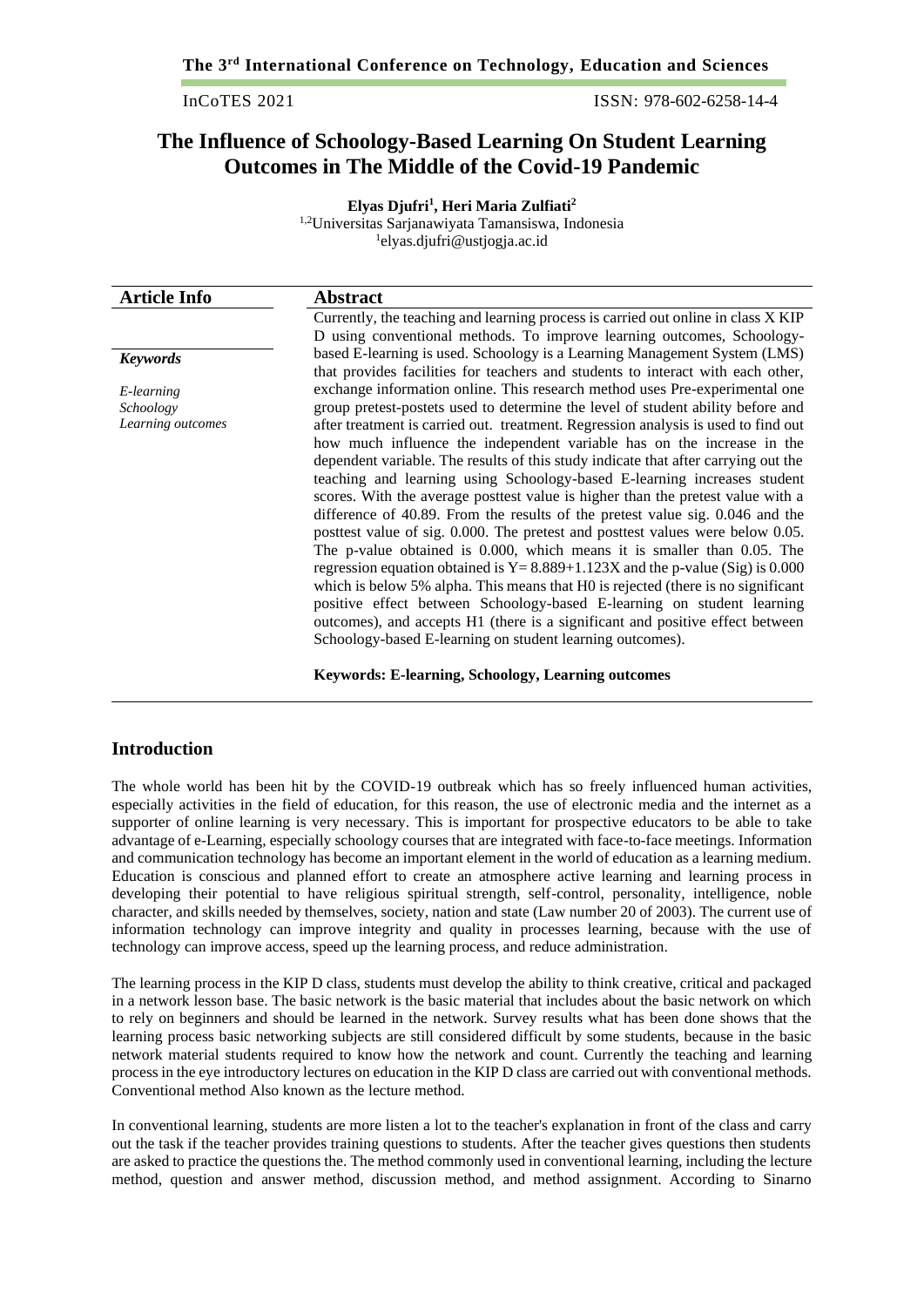Surakhmad in Suryobroto (2009) what is meant by lecture as a teaching method, namely lighting and oral narrative by the teacher for improvement his class. During the lecture, the teacher can using tools such as pictures, power slides point so that the description becomes clearer. Learning Resourcesused during the learning process refers to the module owned by the teacher, so that the learning process becomes boring.

The relatively large number of potential students reduce the quality of interaction between teacher and participants students, so that the results achieved are less than optimal. In the learning process, teachers are required to choose learning methods that can improve results student learning.

The use of computers in the learning process much needed, information and communication technology has three important roles in learning, namely: learning content, learning media and tools study. The learning module is one of the materials teaching used by students in the process learning. The learning module contains materials learning, methods and evaluation to help students achieve the expected competencies. In addition to the learning module, there are also presentation slides, video tutorials and games, so students don't feel bored during the teaching and learning process. One of utilization of the use of computers in the process learning is by using E-learning.\

E-learning is a learning media that utilizing electronic media as a tool in the process of teaching and learning activities to improve student learning outcomes. E-learning can help teachers in teaching and learning activities, because E-learning can be used anytime even during class hours it's finished. E-learning can be used without having to face to face between teachers and students. So when the learning process takes place but there is problems, for example the teacher cannot attend because there is other activities have meetings/external services, students can still carry out the learning process, for example others, such as the lack of learning hours in students' schools can continue learning at home. School is one of several learning Management System (LMS) which provides facilities for teachers and students to interact with each other, exchange information online. As is Schoology is expected that students can download materials lessons, presentation slides, video tutorials, games, taking quizzes, exams, discussions, and collecting assignments given by the teacher. Schoology can also used via smartphones. Based on the description above, the researchers conducted research on the effect of -based e-learning Schoology on improving student learning outcomes.

#### **Method**

The research conducted is by using research method Pre-experimental one group pretest postets and regression analysis. Pre-experimental group pretest-posttestdesign is used to find out student's ability level before implementation treatment and after treatment. Analysis regression is used to find out how much the effect of the independent variable on the increase in the variable bound. The research design is a design how a research will be conducted, (Max, 2009:58). The design carried out in this study carried out in one group, the group under study will be given treatment by giving treatment. Before being given treatment by researchers, students first first do a pretest. Pretest is used for know the ability level of students before treatment is carried out. After the researcher gave treatment then the researcher gave a posttest. Aim posttest is to determine the level of ability students after the treatment. Treatment is done by giving students learning about -based E-learning media Schoology to find out the extent of learning outcomes. For more details about the research design one group pretest-posttest will be described as follows:

| Table 1 Research Design One Group Pretest-Posttest |  |
|----------------------------------------------------|--|
|----------------------------------------------------|--|

| Pretest | Treatment | <b>Posttest</b> |
|---------|-----------|-----------------|
|         |           |                 |

Table 1 Research Design One Group Pretest-Posttest Information:  $O1 =$  Value before being treated (Pretest)  $X =$  Giving treatment

 $O2 =$  Value after being treated (Posttest)

The data used in this study are qualitative data and quantitative data. These data were obtained from the results of assessments by material experts and learning resource experts, responses by lecturers who were influential in the course as learning practitioners, and responses obtained from the results of trials to PGSD students.

1. Qualitative data in the form of data described with the criteria of very good (SB), good (B), sufficient (C), less (K), very poor (SK) obtained from the assessment of material experts and learning resource experts by marking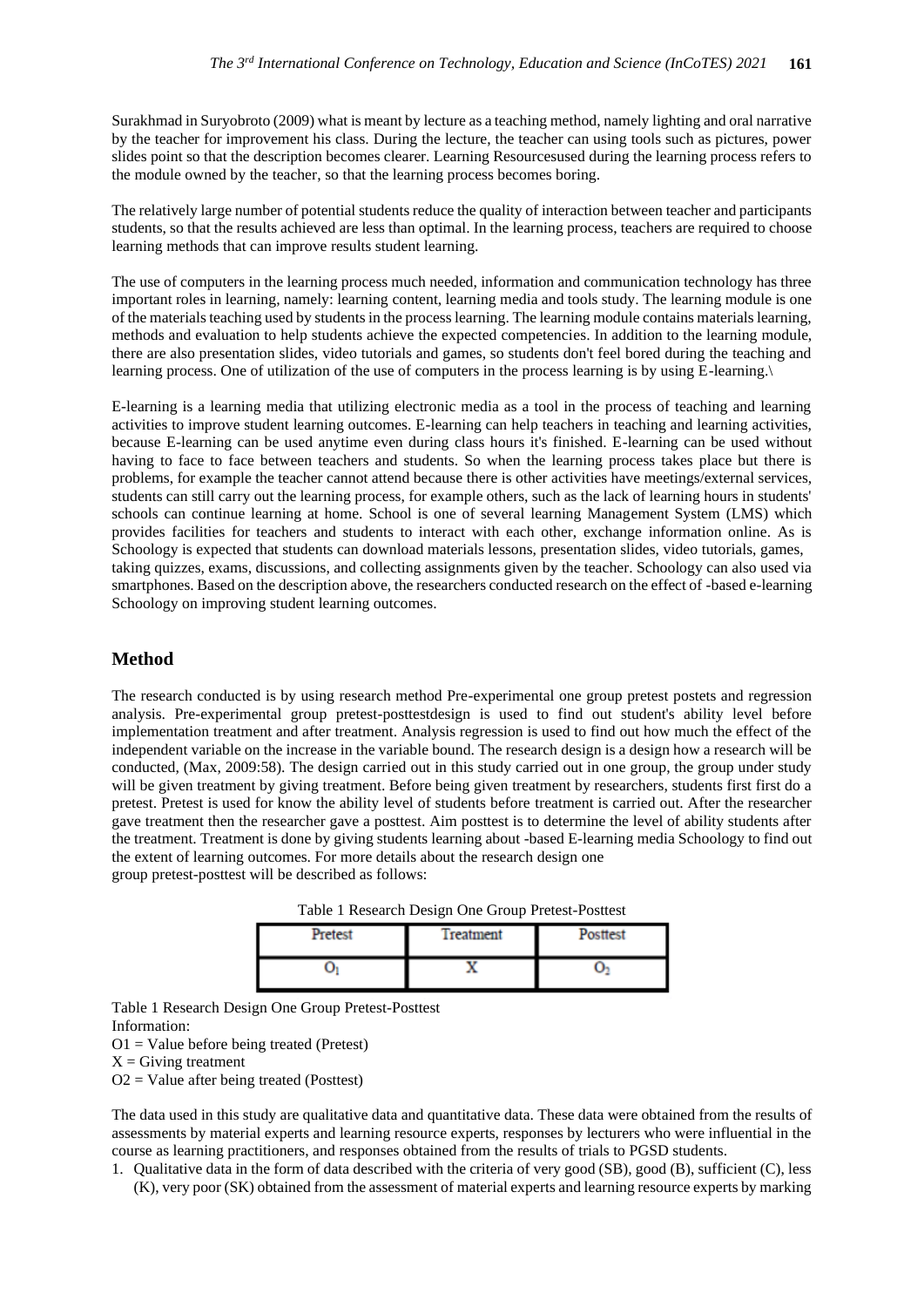check  $(\sqrt{})$  on each criterion. Qualitative data is also in the form of response data from users which are described with the criteria of strongly agree (SS), agree (S), disagree (KS), disagree (TS), strongly disagree (STS) by placing a check mark  $(\sqrt{})$  on each criterion.

2. Quantitative data in the form of scores from the assessment of material experts and learning resource experts, namely  $SB = 5$ ;  $B=4$ ;  $C=3$ ;  $K=2$ ;  $SK=1$  and the score from users' responses is  $SS=5$ ;  $S=4$ ;  $KS=3$ ;  $TS=2$ ;  $STS=1$ . The score is calculated from the average sum of each instrument resulting from the assessment of material experts and learning resource experts, as well as responses from users, namely lecturers and students as test subjects, which are then compared with the ideal score to determine the feasibility of learning resources.

## **Results and Discussion**

In the research conducted with the title of the effect of Schoology-based E-learning on improving student learning outcomes, several discussions and presentations of the results of the research have been carried out. Schoologybased e-learning can be used by visiting the Schoology.com web site. Schoology can be used on all operating systems and smartphones. Schoology-based e-learning has uploaded content in the form of PDF, PPT (Power Point), video tutorials. The following is an overview of the Schoology-based e-learning media. The following is the procedure for using the Schoology application.



Figure 1 LMS Schoology Homepage

Sign Up Display on Learning Media Schoology. Then click Sign Up, it will the initial page appears in the form of choices for each user, click the teacher button to register as a teacher. Then enter your email, password and school data. For students, click on the student button. Then enter the access code that has been given by the teacher for the learning class he has created.

For learning outcomes, normality testing was carried out for the results of the pretest and posttest scores using Kolmogorof Smirnov. The results of the normality test of the pretest and posttest data can be seen in table 1 below.

| Table 2. Normality test |                                 |    |      |                  |    |      |
|-------------------------|---------------------------------|----|------|------------------|----|------|
|                         | Kolmogorov-Smirnov <sup>a</sup> |    |      | Shapiro-Wilk     |    |      |
|                         | <b>Statistic</b>                | df | Sig. | <b>Statistic</b> | df | Sig. |
| posttest                | .215                            | 39 | .000 | .880             |    |      |
| pretest                 | -42.                            | 39 |      | 9h               | 39 |      |

Sumber data: Output SPSS 21

If the significance is below 0.05, it means that there is a significant difference, and if the significance is above 0.05, there is no significant difference. The application of the Kolmogorov Smirnov test is that if the significance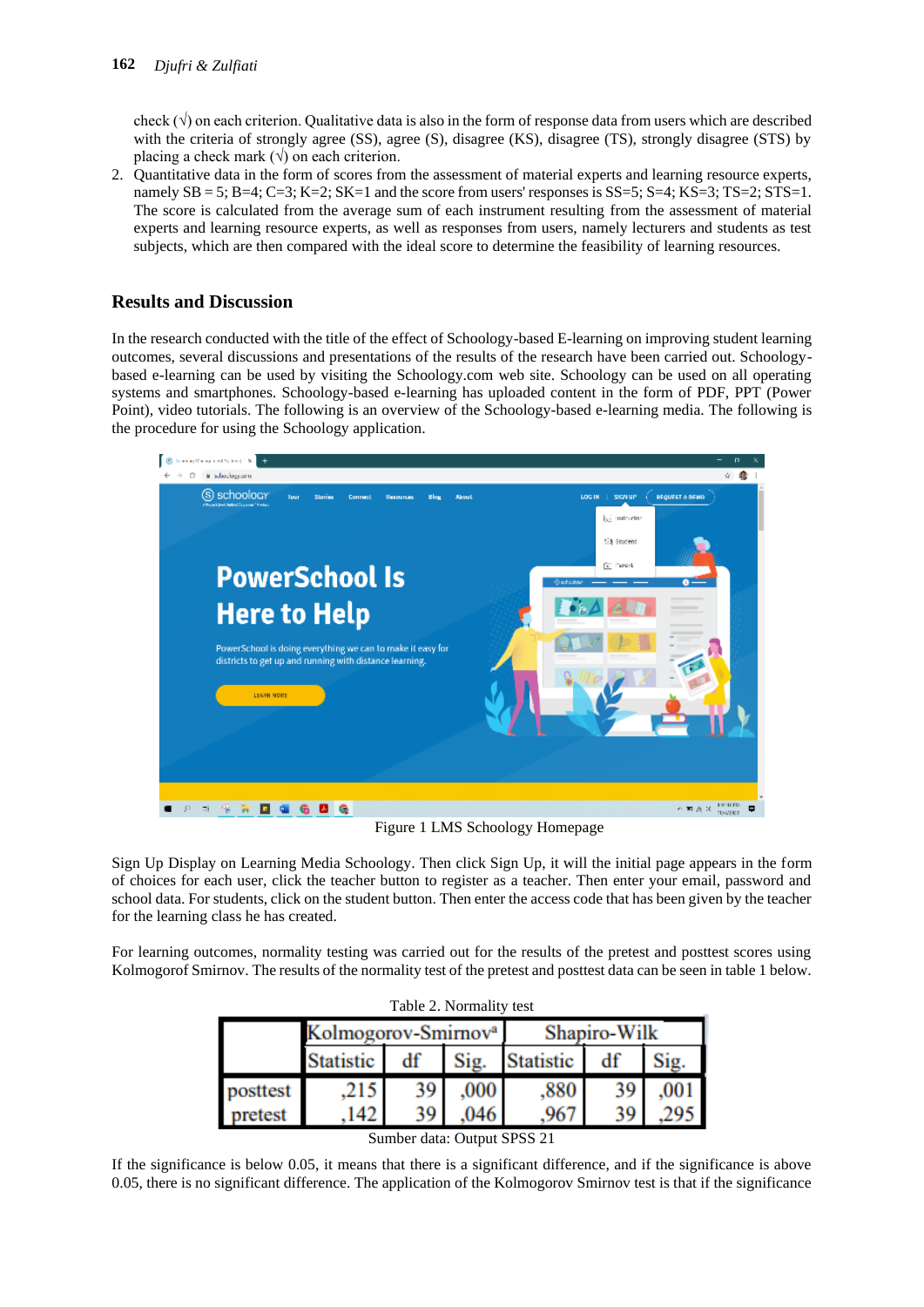is below 0.05, it means that the data to be tested has a significant difference. From the results in table 4.23 the pretest value of sig. 0.046 and the posttest value of sig. 0.000. Pretest and posttest values below 0.05 mean that the data to be tested has a significant difference. Pretest Histogram



Figure 2 shows the results of the pretest analysis in the PGSD KIP D class which consists of 39 students. From the study results obtained results with details, namely, the lowest value is 20 and the highest value is 70. Histogram Posttest



Figure 3. histogram Posttest

Figure 3 is the result of the posttest analysis in the PGSD KIP D class which consists of 39 students. From the study results obtained results with details, namely, the lowest score is 65 and the highest score is 95.

Table 2. Correlation Test Results Between E-learning Schoology variables (X) and learning outcomes variables (Y)

| <b>Correlations</b> |                            |      |      |
|---------------------|----------------------------|------|------|
|                     |                            |      |      |
|                     | <b>Pearson Correlation</b> |      |      |
|                     | Sig. (2-tailed)            |      | .000 |
|                     |                            |      |      |
|                     | <b>Pearson Correlation</b> | 881  |      |
|                     | Sig. (2-tailed)            | ,000 |      |
|                     |                            |      |      |

\*\*. Correlation is significant at the 0.01 level (2-tailed). Data source: SPSS 21 output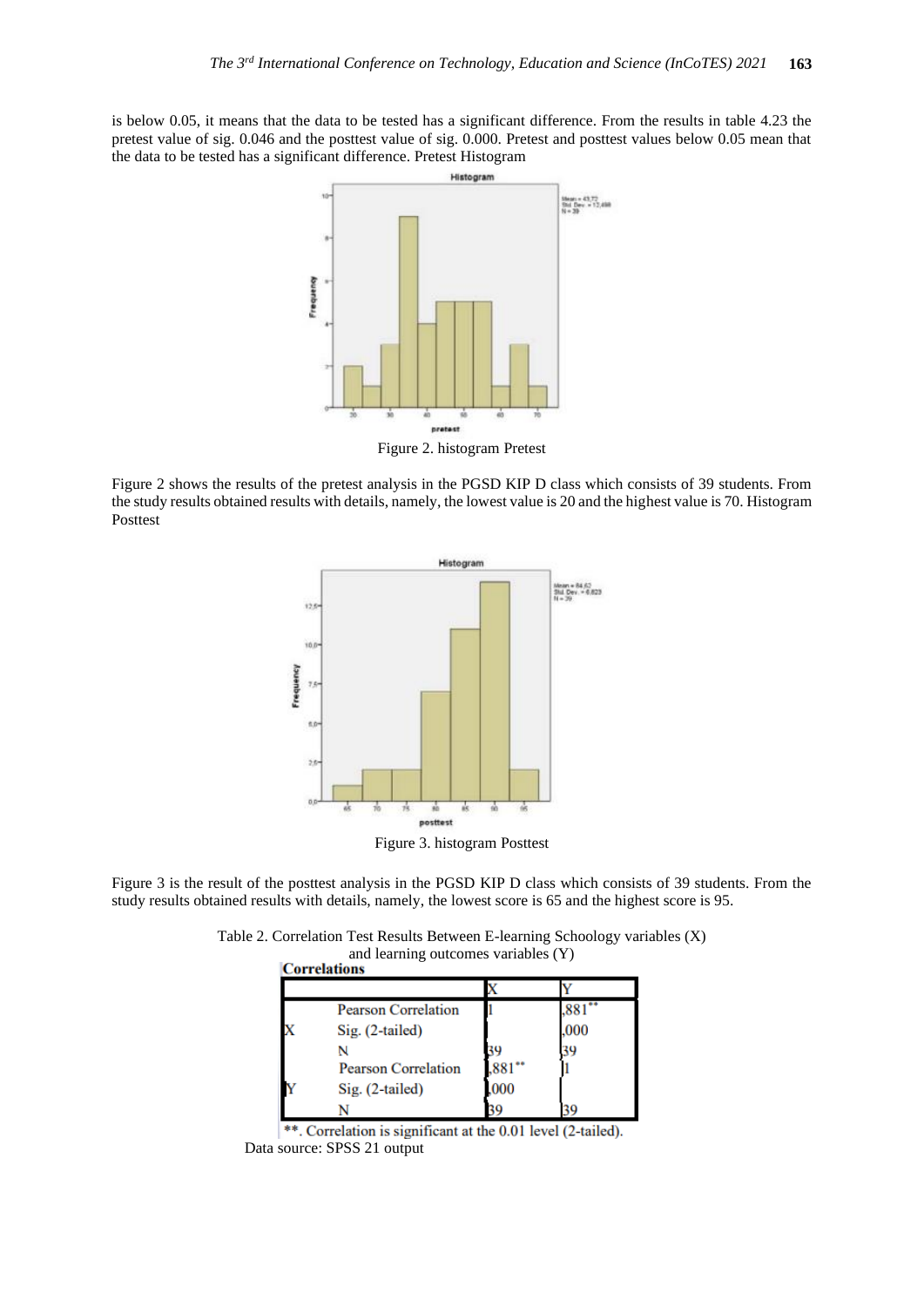Table 2. The correlation coefficient test (R) between the E-learning variable based on Schoology (X) and the learning outcome variable (Y) is 88.1%. This shows that there is a strong relationship between the two variables, because 88.1% are in the condition  $0.75 < r < 0.90$  (strong correlation).

| Model Summary <sup>b</sup> |  |  |        |                                                            |
|----------------------------|--|--|--------|------------------------------------------------------------|
| R                          |  |  |        |                                                            |
|                            |  |  | of the | Watson                                                     |
|                            |  |  |        |                                                            |
|                            |  |  |        |                                                            |
|                            |  |  |        | Adjusted Std. Error Durbin-<br>Square R Square<br>Estimate |

Table 3. Determination Test Results Between the E-learning Schoology variable (X) and the learning outcome variable  $(Y)$ 

Data source: SPSS 21 output

Table 3 explains the magnitude of the correlation/relationship (R) value. When viewed from the R-Square value which is 77.6% and explains the percentage of influence of the independent variable on the dependent variable called the coefficient of determination which is the square of R. That is, the effect of Schoology-based E-learning on student learning outcomes is 77.6% while the remaining 22.4% (100%-77.6%) is influenced by other variables that are not in the linear regression model.

#### **Conclusion**

The learning outcomes of KIP D class students before using Schoology-based E-learning (pretest) were better than learning outcomes after Schoology-based E-learning (posttest). This can be seen from the average pretest score is 43.72 with a standard deviation of 12,498, while the average posttest value in the KIP D class is 84.62 with a standard deviation of 8.00. The average results of the pretest and posttest scores showed that the average posttest scores were higher than the pretest scores with a difference of 40.89. and the P-value obtained is 0.000 which means it is smaller than 0.05. The results of the empirical test show that the percentage of the influence of the independent variable on the dependent variable is 77.6%. The results of the t-test show the t-count value of 11.333 and the p-value (Sig) of 0.000 which is below the 5% alpha. This means that "there is a significant and positive influence between Schoology-based E-learning on student learning outcomes". It was concluded that based on testing 39 respondents of KIP D class students at PGSD UST proved that Schoology-based E-learning had a positive effect on student learning outcomes indicated by a P value of 0.000 which was smaller than 5% significance, so that in the end, Schoology-based E-learning had a positive effect. which is significant to student learning outcomes. Suggestions The results of the research that has been done there are still many shortcomings, especially in teaching materials, it is hoped that for future research other parties who continue this research will focus more on the material being taught so that students are more interested in using E-learning and can take advantage of the sophistication of technological developments in this era of globalization.

#### **Recommendations**

The results of the research that has been carried out are still there many shortcomings, especially in teaching materials, it is hoped for future research, other parties who continue this research to focus more on the material taught so that students are more interested in using e-learning and can take advantage of sophistication technological developments in this era of globalization.

### **Acknowledgements or Notes**

Through this research, we thank PGSD UST Yogyakarta who have given permission in the research process and we do not forget to thank LP3M UST Yogyakarta which has provided research assistance so that the research process runs smoothly.